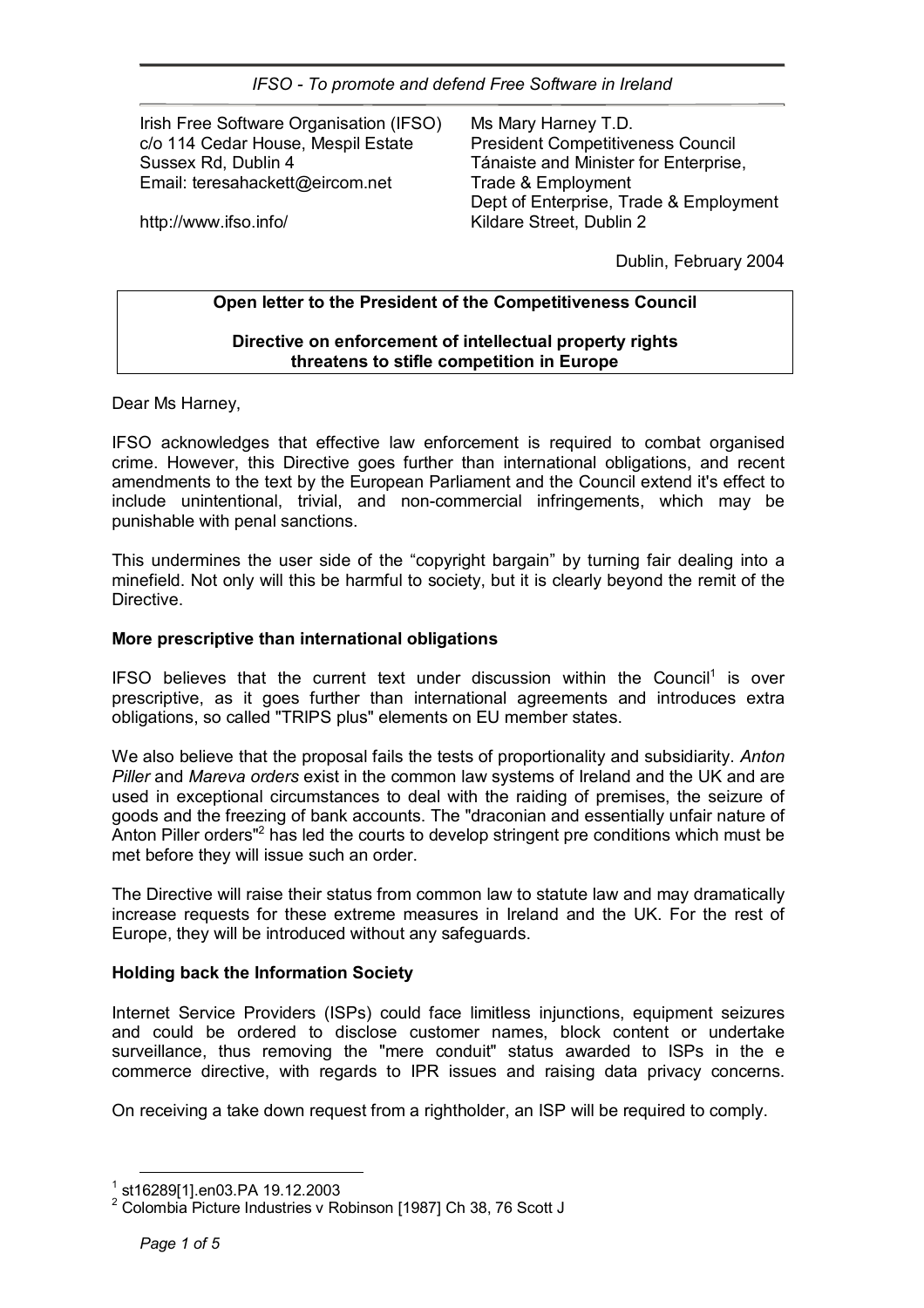Failure to comply could result in asset seizures. If the request is subsequently proved to be invalid, the ISP could be subject to counter claims.

The Directive will introduce new administrative burdens which will hamper innovation, because all uses of computer networks will be subject to authorisation and monitoring. Thus increasing costs and holding back the development of the information society.

## **Less competition, less choice**

The proposal will stifle competition and the development of legitimate markets by preventing the reverse engineering of software components in order to produce interoperable products currently permitted under the software Directive<sup>3</sup> e.g. printer and game accessories. It would become more difficult for new, innovative SMEs to sell software and accessories independently of console and printer vendors.

It would also seriously undermine the growing use of Free Software (sometimes called Open Source or Libre Software) such as GNU/Linux, which the Information Society Initiative of the European Commission says *"may be a unique opportunity for the European software industry - somehow this may be a proverbial `second and last chanceî.* The result will be less choice and competition and an increase in the monopoly position of the dominant players.

## **Alienates the citizens of the information society**

The amendments proposed by the Council extend the scope of the Directive to include any infringement of copyright by anyone, including small-scale, unintentional, noncommercial activities which do not harm the rightholder (Article 2) and seek criminal sanctions for all these infringements (Article 20).

The approach of the Council in their recent amendments creates a highly unbalanced situation and would be detrimental to the information society, in particular the Lisbon Strategy. It would affect hundreds of thousands of Internet users and create legal uncertainty for millions more. It will alienate large portions of the on-line world, young people in particular, from European politics and institutions.

#### **Learning from the U.S. DMCA**

The Digital Millennium Copyright Act (DCMA) is the U.S. equivalent of the proposed European copyright framework. After five years in force, there is evidence it has been used to stifle scientific research and free expression; undermine competition, reverse engineering and technological innovation and has had a negative impact on fair use and non-infringing use<sup>4</sup>. Legislators concerned at the unintended and far reaching effects are introducing new legislation to redress the balance.

We therefore request that you use your influence on this important issue affecting the information society to seek further discussion or to recommend the attached amendments.

Yours sincerely

Teresa Hackett On behalf of IFSO

 $\overline{a}$ 

<sup>3</sup> Council Directive 91/250/EEC OJ L122, 17/05/1991

*Page 2 of 5*  4 Unintended Consequences: Five Years under the DMCA www.eff.org/IP/DMCA/unintended\_consequences.php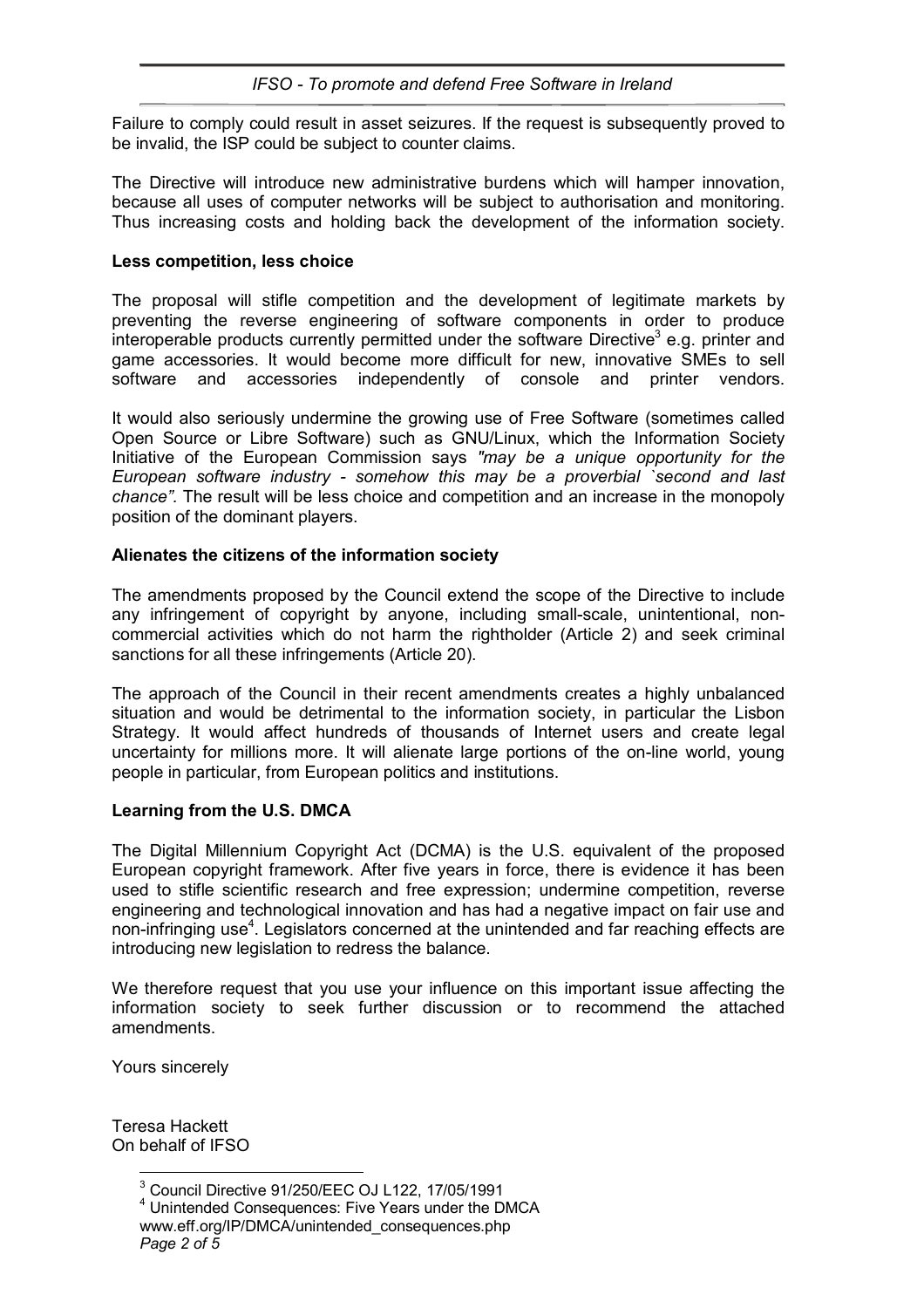# **IFSO urges the Council, under the Irish Presidency, to adopt the following amendments:**

## Article 2 paragraph 1

| <b>Council text</b>                                                                                                                                                                                                                                                                                                                                                                                                                                                                                                                                                                                                                                                                                                                                                                                                                                                                                                                                                                                                                                                                                                                                               | <b>IFSO amendment</b>                                                                                                                                                                                                                                                                                                                                                                                                                                                                                                                                                                                                                                                                                                                                                                                                                                                                                                         |
|-------------------------------------------------------------------------------------------------------------------------------------------------------------------------------------------------------------------------------------------------------------------------------------------------------------------------------------------------------------------------------------------------------------------------------------------------------------------------------------------------------------------------------------------------------------------------------------------------------------------------------------------------------------------------------------------------------------------------------------------------------------------------------------------------------------------------------------------------------------------------------------------------------------------------------------------------------------------------------------------------------------------------------------------------------------------------------------------------------------------------------------------------------------------|-------------------------------------------------------------------------------------------------------------------------------------------------------------------------------------------------------------------------------------------------------------------------------------------------------------------------------------------------------------------------------------------------------------------------------------------------------------------------------------------------------------------------------------------------------------------------------------------------------------------------------------------------------------------------------------------------------------------------------------------------------------------------------------------------------------------------------------------------------------------------------------------------------------------------------|
| st16289[1].en03.PA 19.12.2003                                                                                                                                                                                                                                                                                                                                                                                                                                                                                                                                                                                                                                                                                                                                                                                                                                                                                                                                                                                                                                                                                                                                     |                                                                                                                                                                                                                                                                                                                                                                                                                                                                                                                                                                                                                                                                                                                                                                                                                                                                                                                               |
| Without prejudice to the means which are<br>or may be provided for in Community or<br>national legislation, in so far as those<br>means may be more favourable for right<br>holders, the measures and procedures<br>provided for by this Directive shall apply<br>to any infringement of the following<br>intellectual property rights: copyright,<br>rights related to copyright, sui generis<br>rights of a database manufacturer and of<br>the creator of the topographies of a<br>semiconductor product, trademarks,<br>patents, including supplementary<br>protection certificates, geographical<br>indications, including indications of origin,<br>designs, utility models and plant variety<br>rights, to the extent that protection of<br>these rights is provided for by<br>Community law or by the national law of<br>the Member State concerned. In this<br>respect, Member States shall ensure that<br>the judicial authorities take due account<br>of the specific characteristics of each<br>case, including the intentional or<br>unintentional character of the<br>infringement, when determining the<br>applicable sanctions or other measures. | Without prejudice to the means which are<br>or may be provided for in Community or<br>national legislation, in so far as those<br>means may be more favourable for right<br>holders, the measures provided for by<br>this Directive shall apply to infringements<br>of the following intellectual property<br>rights: copyright, rights related to<br>copyright, sui generis rights of a<br>database manufacturer and of the<br>creator of the topographies of a<br>semiconductor product, trademarks,<br>designs, utility models and plant variety<br>rights, to the extent that protection of<br>these rights is provided for by<br>Community law or by the national law of<br>the Member State concerned and from<br>the provisions adopted by the Member<br>States in order to comply with those acts<br>when the infringement is committed<br>for commercial purposes or causes<br>significant harm to the right holder. |
|                                                                                                                                                                                                                                                                                                                                                                                                                                                                                                                                                                                                                                                                                                                                                                                                                                                                                                                                                                                                                                                                                                                                                                   | <b>Based on European Commission</b><br>proposal 31.1.2003                                                                                                                                                                                                                                                                                                                                                                                                                                                                                                                                                                                                                                                                                                                                                                                                                                                                     |

# *Justification*

Maintain the objective of the original Commission proposal which was to combat organised crime and was aimed at infringements carried out for commercial purposes and which significantly harmed the rightholder. It was not intended to criminalise all infringements irrespective of their nature or character.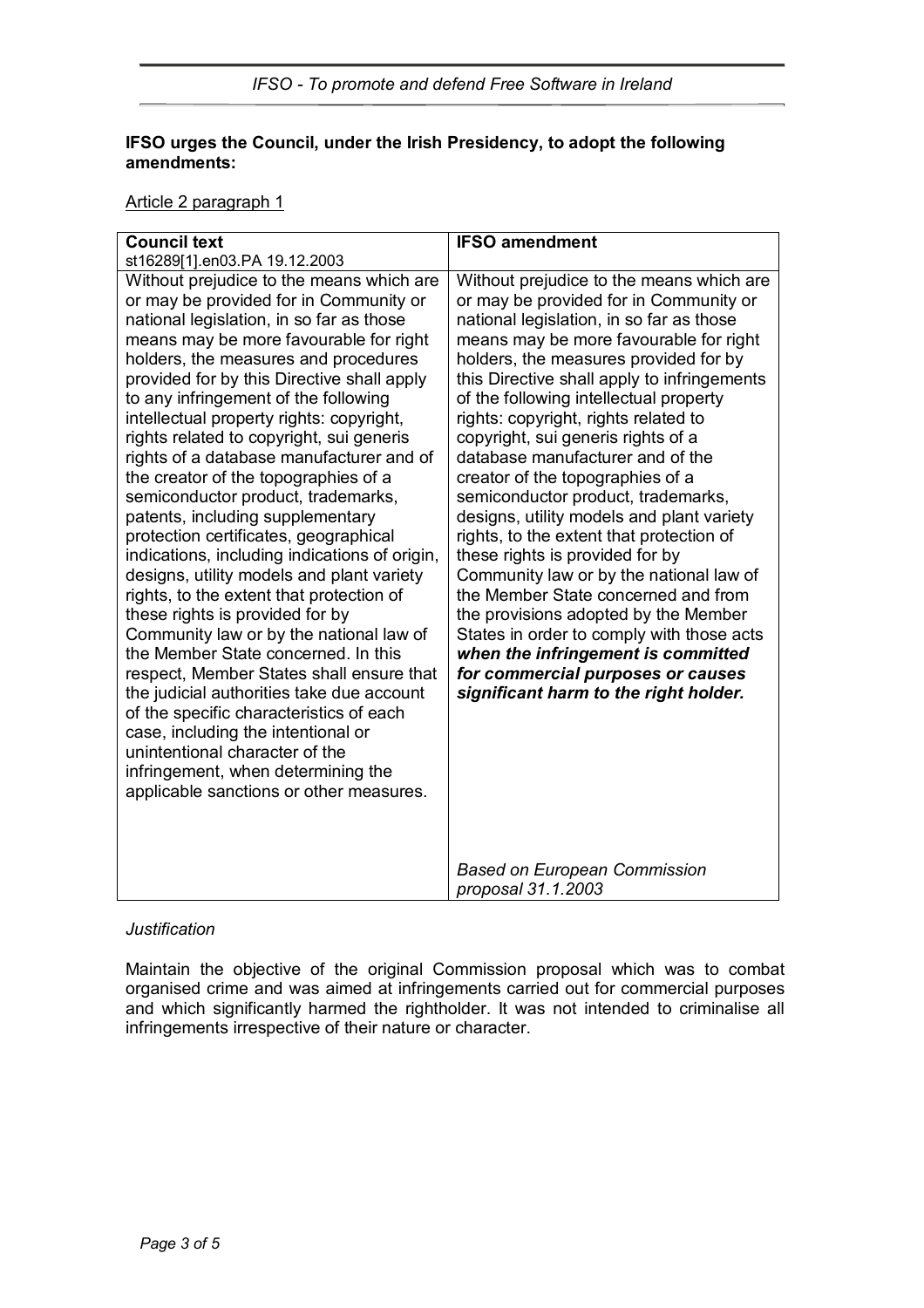# Article 2 paragraph 3

| <b>Council text</b>                                                                                                                                                                                                                                                                                                                                                                                                                     | <b>IFSO amendment</b>                                                                                                                                                                                                                                                                                                                                                                                                                                                                                                                                                                                                                                                                                      |
|-----------------------------------------------------------------------------------------------------------------------------------------------------------------------------------------------------------------------------------------------------------------------------------------------------------------------------------------------------------------------------------------------------------------------------------------|------------------------------------------------------------------------------------------------------------------------------------------------------------------------------------------------------------------------------------------------------------------------------------------------------------------------------------------------------------------------------------------------------------------------------------------------------------------------------------------------------------------------------------------------------------------------------------------------------------------------------------------------------------------------------------------------------------|
| st16289[1].en03.PA 19.12.2003                                                                                                                                                                                                                                                                                                                                                                                                           |                                                                                                                                                                                                                                                                                                                                                                                                                                                                                                                                                                                                                                                                                                            |
| This Directive shall not affect:                                                                                                                                                                                                                                                                                                                                                                                                        | This Directive shall not affect:                                                                                                                                                                                                                                                                                                                                                                                                                                                                                                                                                                                                                                                                           |
| (a) the Community provisions<br>governing the substantive law on<br>intellectual property, Directive<br>95/46/EC, Directive 1999/93/EC<br>or Directive 2000/31/EC in<br>general, and the provisions of<br>Articles 12 to 15 in particular of<br>that Directive.<br>(b) Member States' international<br>obligations and notably the<br>Agreement on Trade-Related<br>Aspects of Intellectual Property<br>Rights (the "TRIPS Agreement"). | (a) the Community provisions<br>governing the substantive law on<br>intellectual property, Directive<br>95/46/EC, Directive 1999/93/EC<br>or Directive 2000/31/EC in<br>general, and the provisions of<br>Articles 12 to 15 in particular of<br>that Directive.<br>(b) Member States' international<br>obligations and notably the<br><b>Agreement on Trade-Related</b><br>Aspects of Intellectual Property<br>Rights (the "TRIPS Agreement").<br>(c) Community provisions<br>regarding the reverse<br>engineering of products for<br>interoperability, Directive<br>91/250/EC in particular the<br>provisions of Articles 5 and 6.<br>(d) Community provisions<br>regarding the protection of<br>patents. |

#### *Justification*

The provisions of the software directive with regard to reverse engineering should be maintained (European Parliament report A5-0468/2003 Amendment 15).

Patents must be excluded because of their special nature and to prevent the directive from mixing competitive product development with counterfeiting and piracy.

See also European Parliament report A5-0468/2003 Amendment 5 to Recital 13: <sup>"</sup>...while excluding patents and certain activities which do not involve intellectual *property in the strict sense.î*